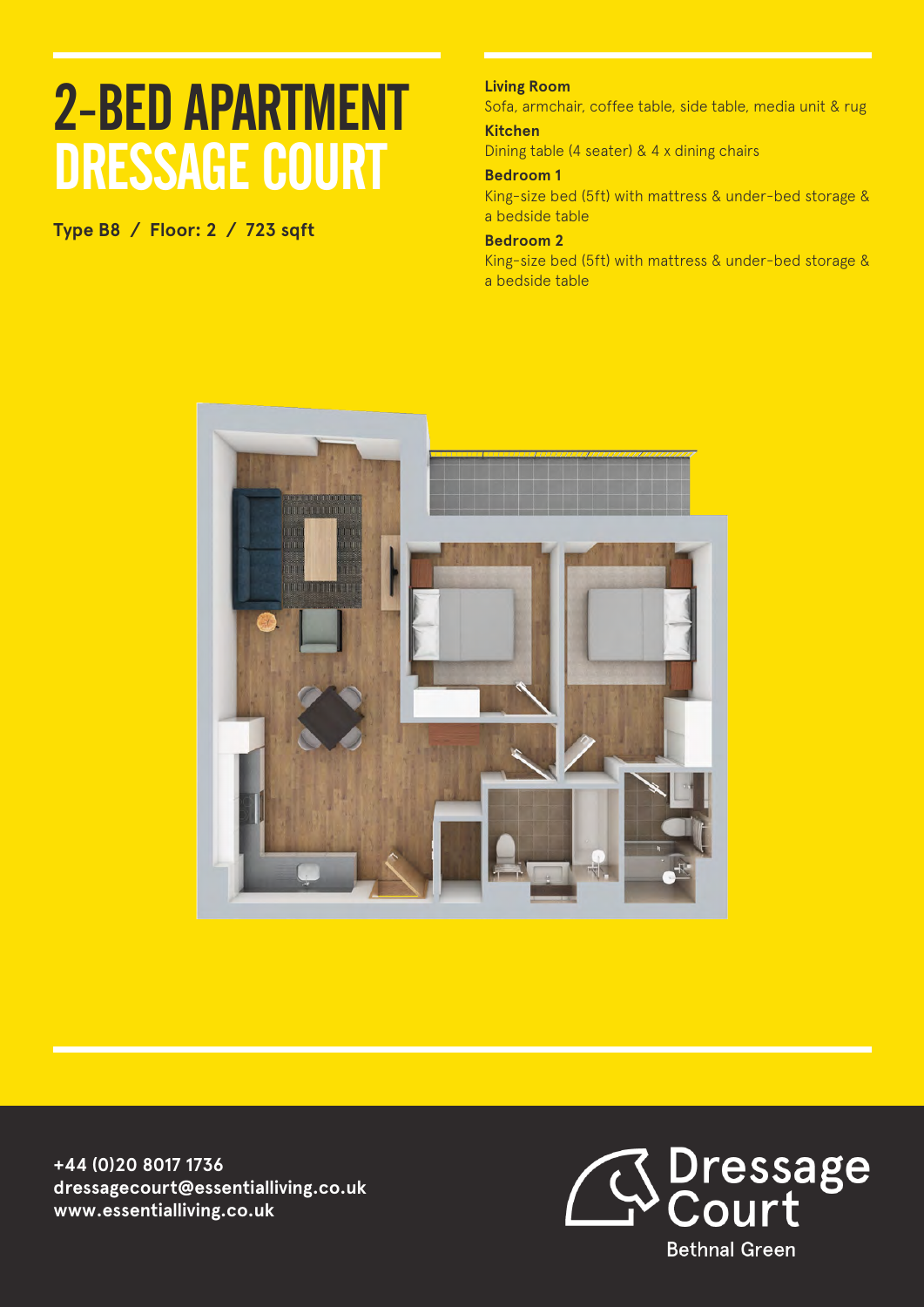**Type B9 / Floor: 3 / 698 sqft**

## **Living Room**

Sofa, 2x armchairs, coffee table, side table, media unit & rug

#### **Kitchen**

Dining table (4 seater) & 4 x dining chairs

### **Bedroom 1**

King-size bed (5ft) with mattress & under-bed storage & 2x bedside tables

### **Bedroom 2**

King-size bed (5ft) with mattress & under-bed storage & 2x bedside tables



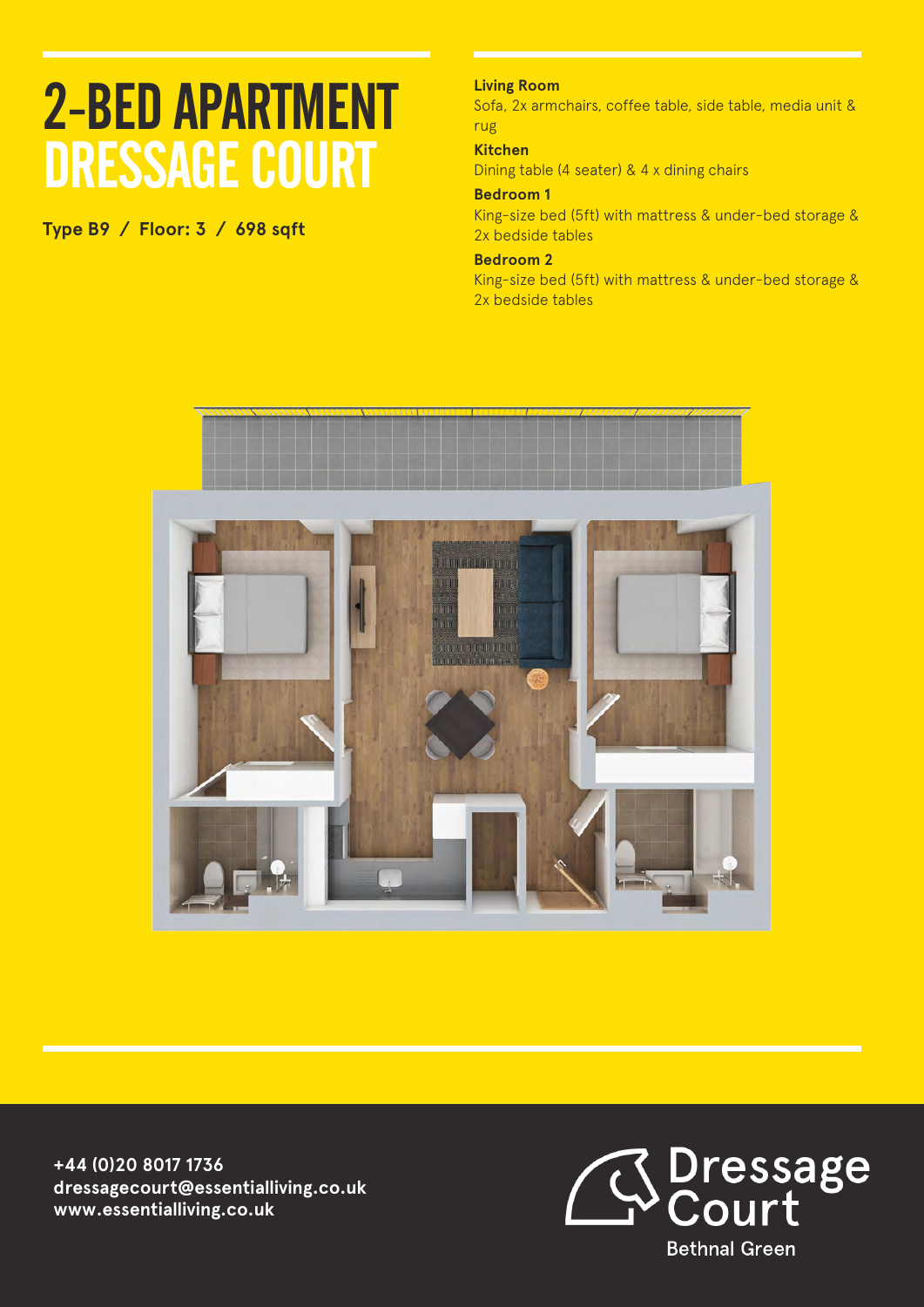**Type B12 / Floor: 1 / 848 sqft**

## **Living Room**

Sofa, 2x armchair, coffee table, side table, media unit & rug

## **Kitchen**

Dining table (4 seater) & 4 x dining chairs

### **Bedroom 1**

King-size bed (5ft) with mattress & under-bed storage & a bedside table

#### **Bedroom 2**

King-size bed (5ft) with mattress & under-bed storage, a bedside table & chest of draws



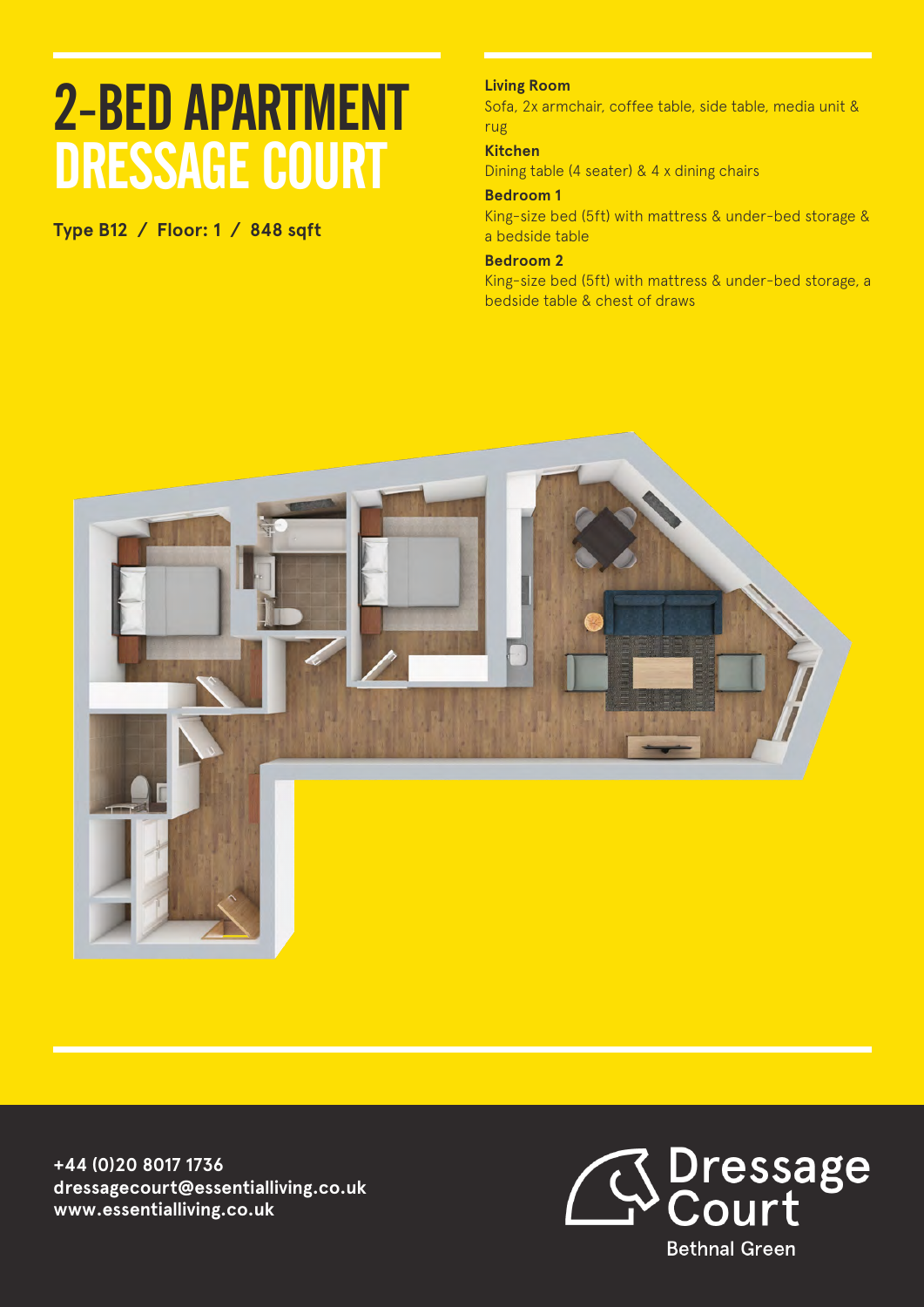**Type B13 / Floor: 1 / 730 sqft**

## **Living Room**

Sofa, 2x armchair, coffee table, side table, media unit & rug

## **Kitchen**

Dining table (4 seater) & 4 x dining chairs

### **Bedroom 1**

King-size bed (5ft) with mattress & under-bed storage & a bedside table

#### **Bedroom 2**

King-size bed (5ft) with mattress & under-bed storage, a bedside table & chest of draws



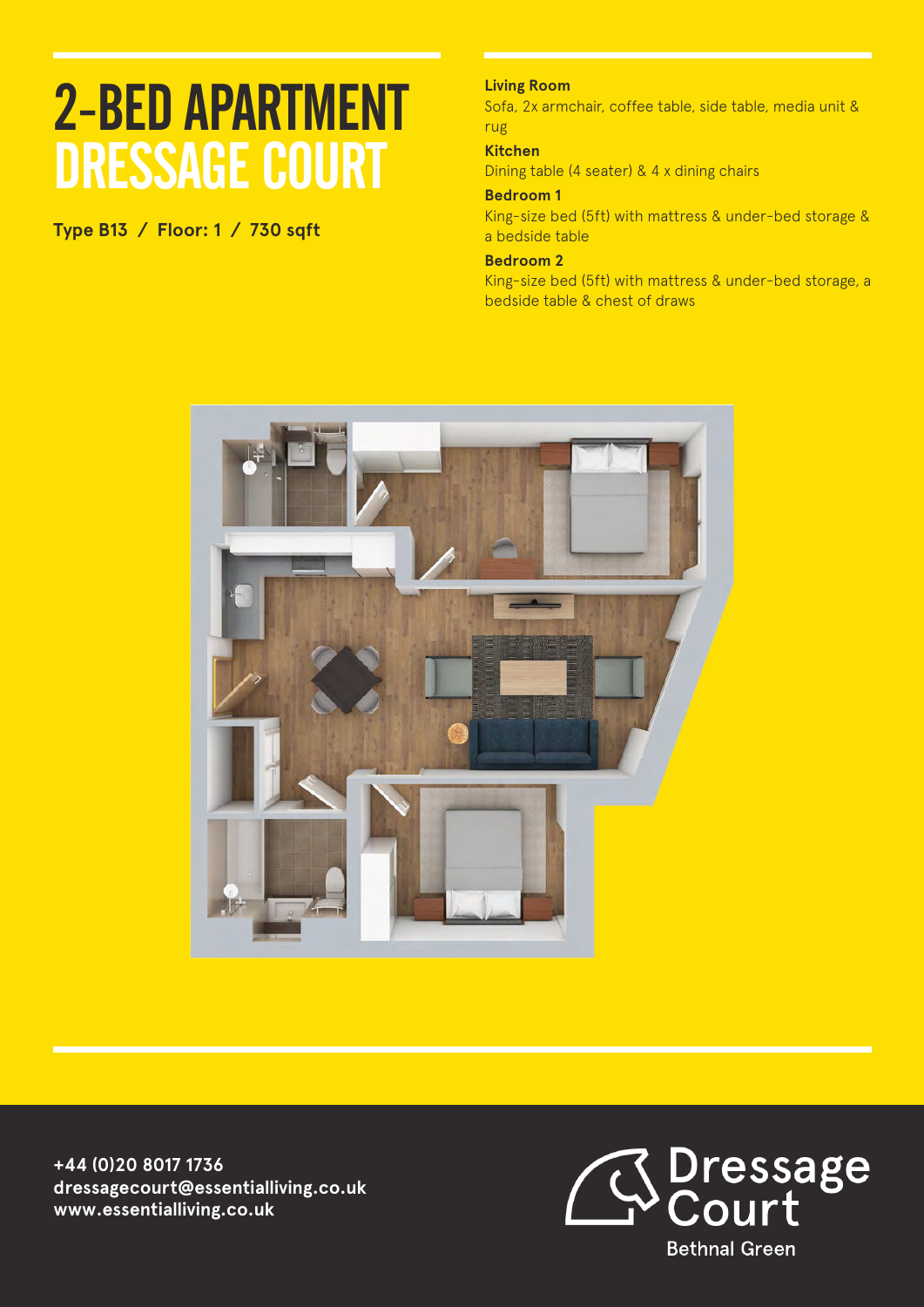**Type B14 / Floor: 1 / 883 sqft**

## **Living Room**

Sofa, 2x armchair, coffee table, side table, media unit & rug

### **Kitchen**

Dining table (4 seater) & 4 x dining chairs

### **Bedroom 1**

King-size bed (5ft) with mattress & under-bed storage & a bedside table

#### **Bedroom 2**

King-size bed (5ft) with mattress & under-bed storage, a bedside table & chest of draws



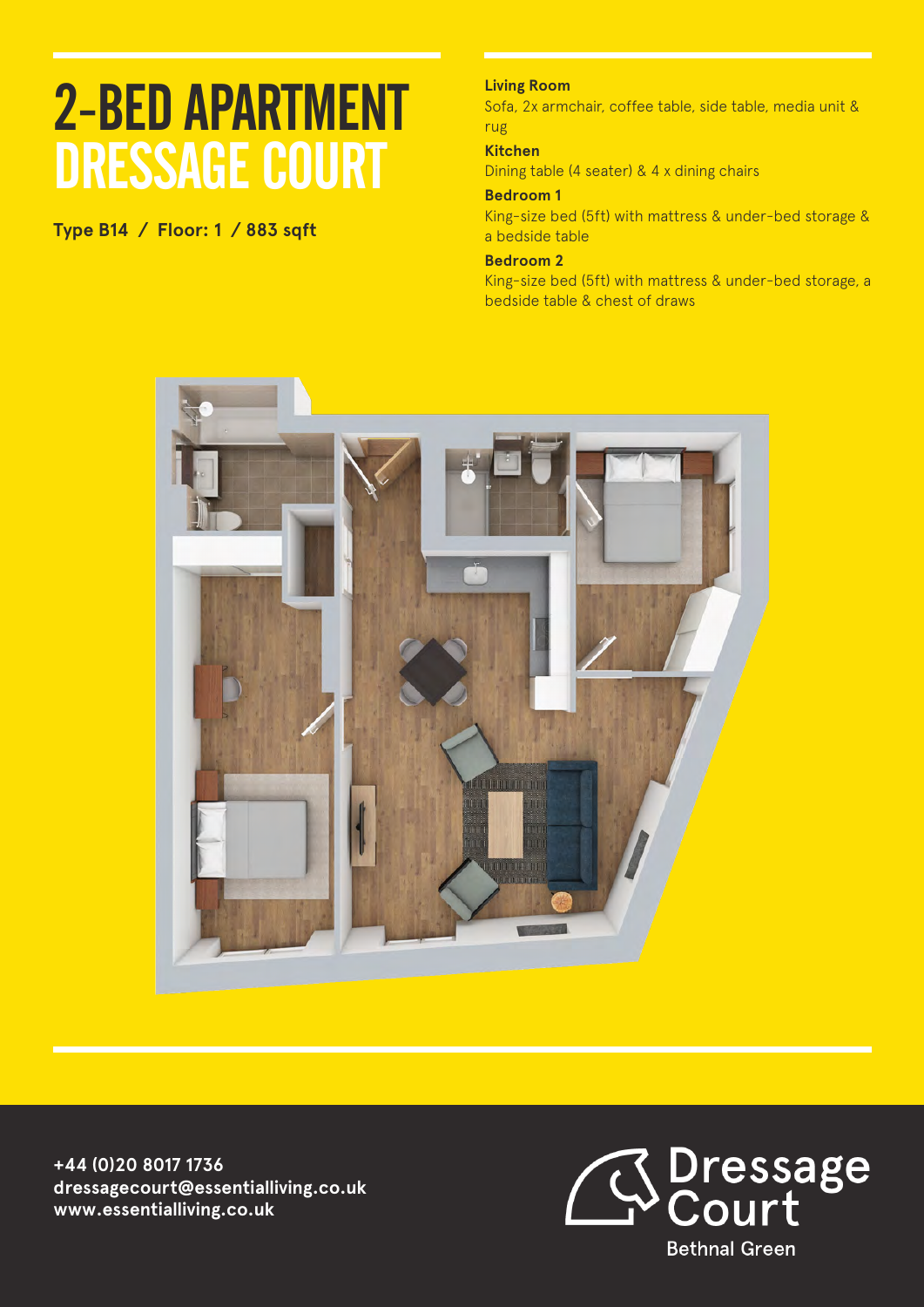**Type B16 / Floor: 1 / 764 sqft**

## **Living Room**

Sofa, armchair, coffee table, side table, media unit & rug **Kitchen**

Dining table (4 seater) & 4 x dining chairs

### **Bedroom 1**

King-size bed (5ft) with mattress & under-bed storage, a bedside table & dressing table and chair

#### **Bedroom 2**

King-size bed (5ft) with mattress & under-bed storage & a bedside table



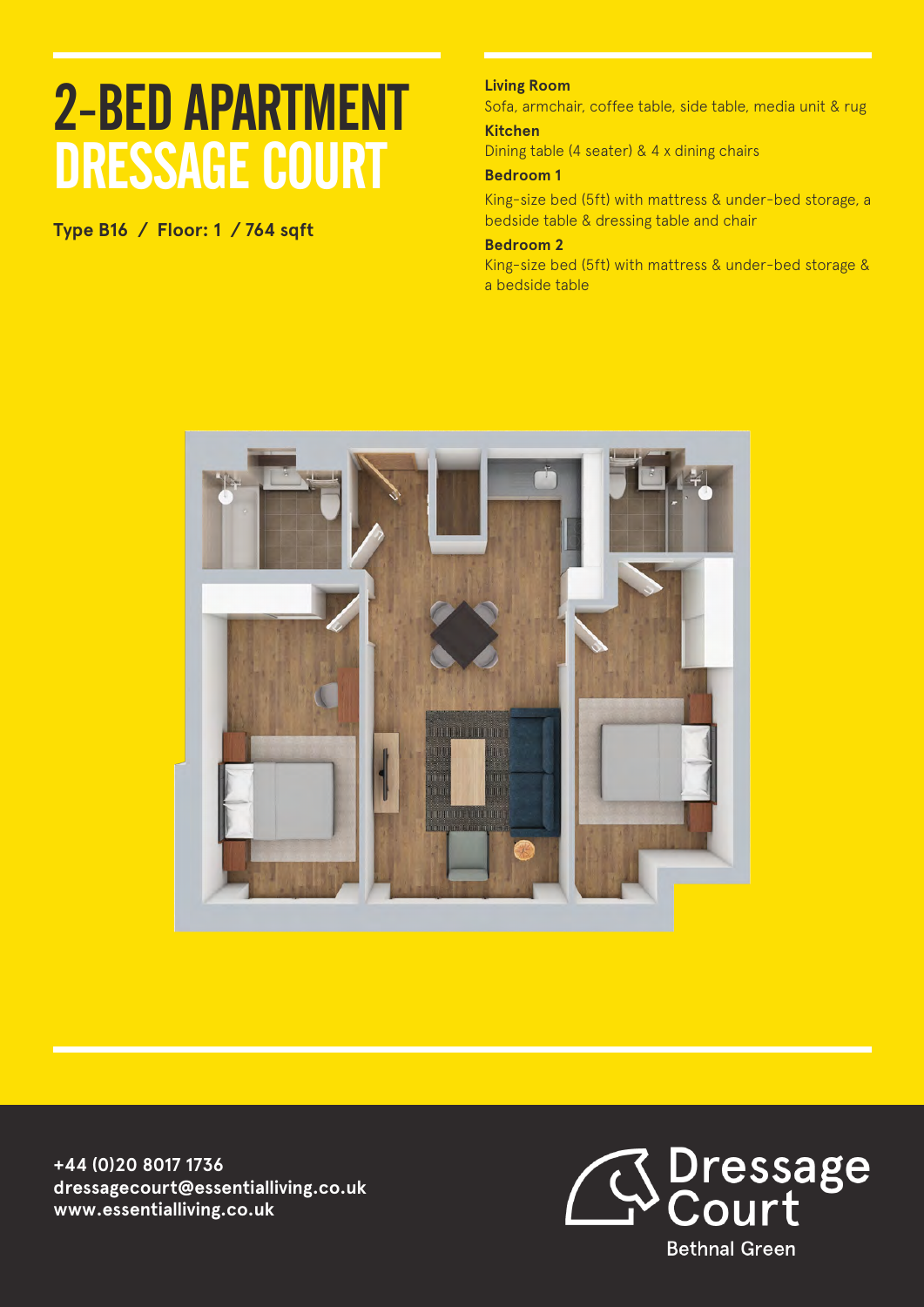**Type B30 / Floor: 7 / 866 sqft**

## **Living Room**

Sofa, armchair, coffee table, side table, media unit & rug **Kitchen**

Dining table (6 seater) & 6 x dining chairs

### **Bedroom 1**

King-size bed (5ft) with mattress & under-bed storage & 2x bedside tables

## **Bedroom 2**

King-size bed (5ft) with mattress & under-bed storage & 2x bedside tables